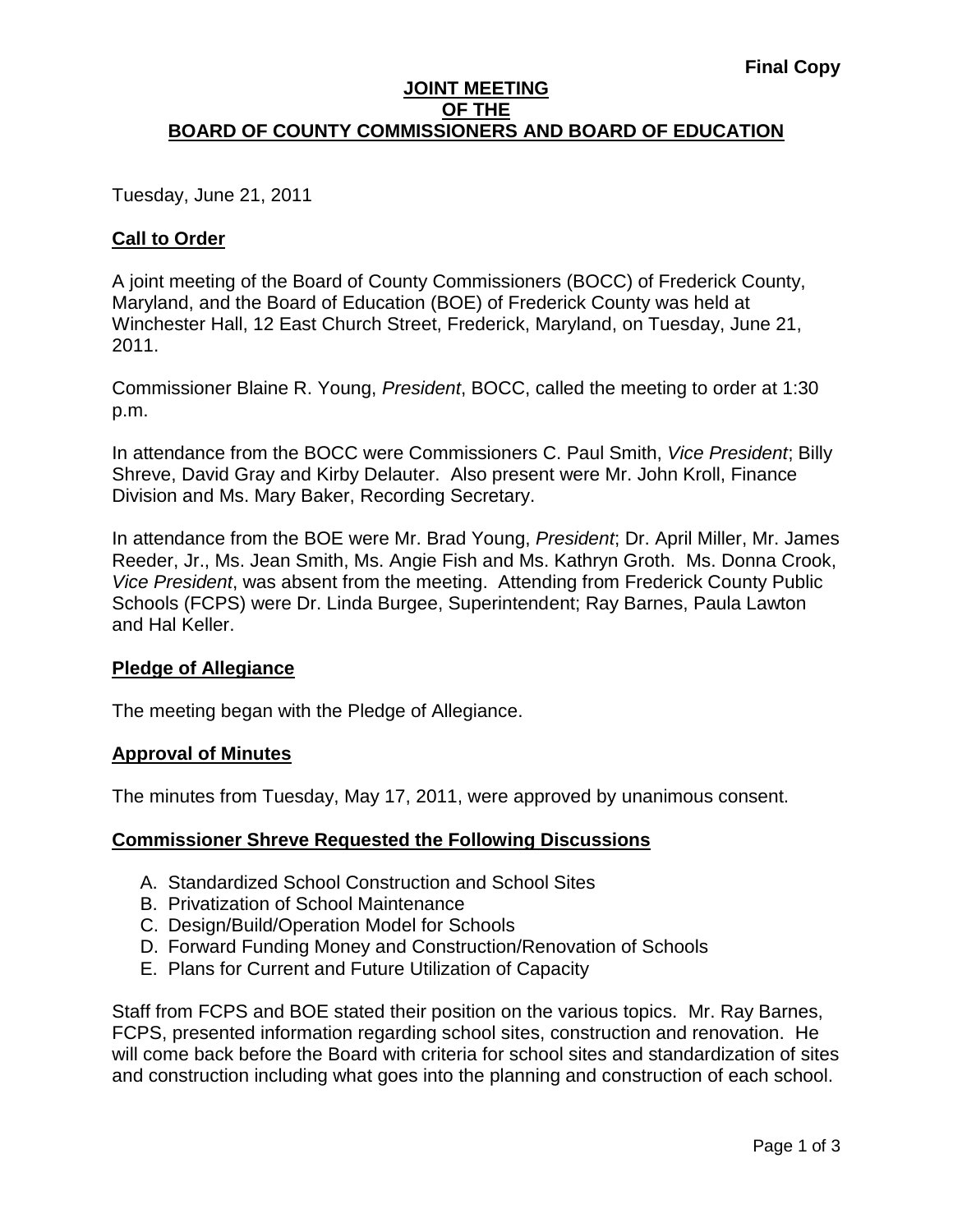## **JOINT MEETING OF THE BOARD OF COUNTY COMMISSIONERS AND BOARD OF EDUCATION**

Mr. Young, Dr. Burgee and Mr. Barnes presented information regarding options for privatization of school maintenance.

Dr. Burgee and Mr. Barnes presented plans for current and future use of capacity.

(Commissioner Gray arrived at the meeting.)

## **Commissioner Shreve Requested the Following Human Resources Synergies Discussion**

- A. Does Maintenance of Effort Increase Because of Benefit Payments
- B. County and BOE Salary Spread

Mr. Hal Keller, FCPS, advised the Board that the maintenance of effort does not increase because of benefit payment.

Ms. Paula Lawton, FCPS and Dr. Miller noted it would be beneficial to conduct a study regarding the salaries between FCPS and county employees to make a determination if there was a large salary spread between the two entities.

## **Comments**

Commissioner Shreve noted interest in discussing the items brought before the Board and the BOE in greater detail.

Commissioner Smith noted interest in reviewing the salaries for equity.

Mr. John Kroll, Finance Division, noted there were additional funds available for school construction and applications should be made to the state.

Ms. Smith moved for FCPS to work with the county finance staff to complete and turn in the applications for systemic renovations of New Midway Elementary School for the air conditioner project and Thurmont Middle School for window and door repairs. Commissioner Smith seconded the motion that passed unanimously with Ms. Crook absent.

## **Public Comment**

Ms. M.C. Keegan-Ayre provided comments.

Mr. Young extended a thank you to the Sherriff's Office for the assistance with the numerous graduation ceremonies held recently at Mount Saint Mary's University and the assistance provided by the school resource officers throughout the school year.